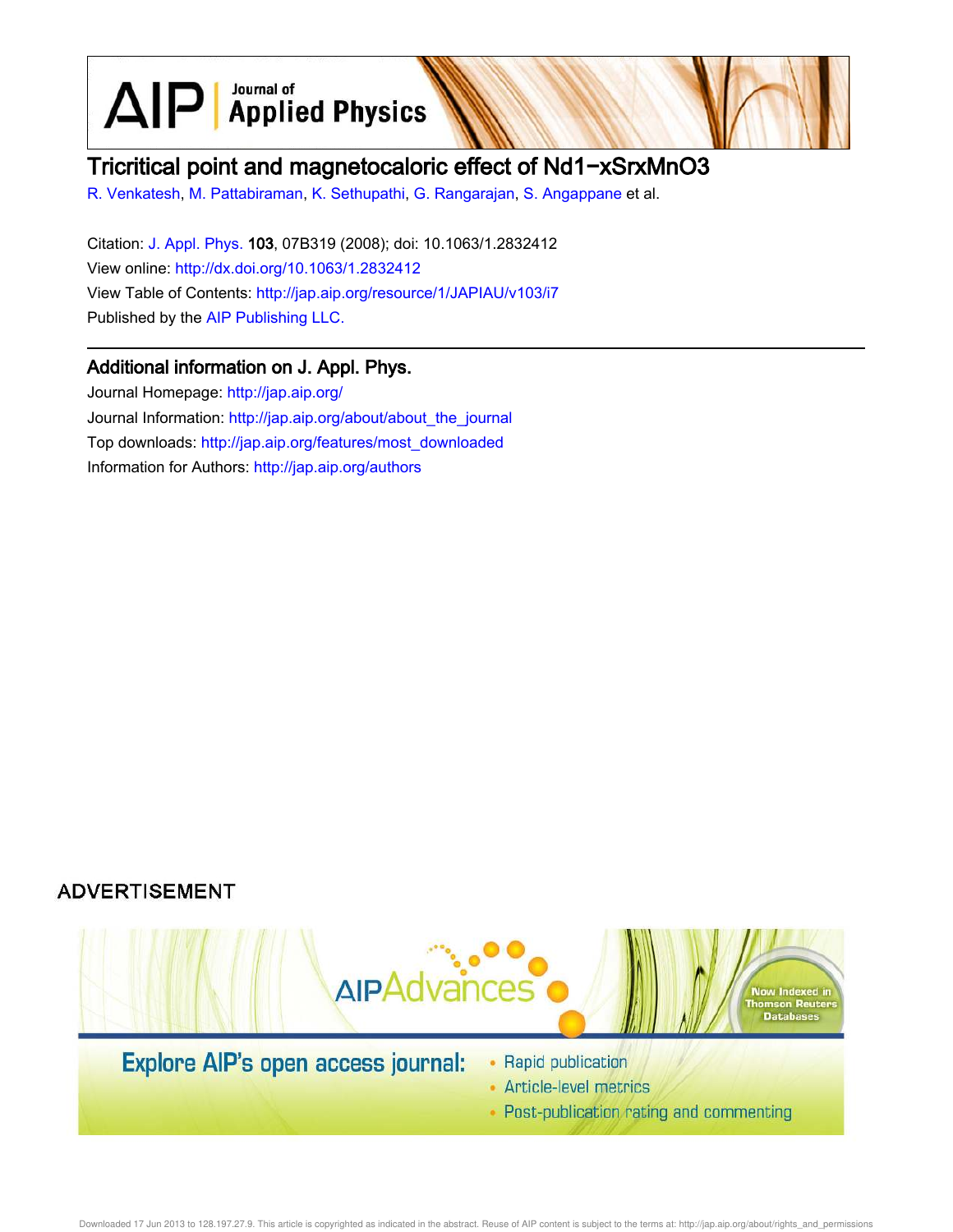# **Tricritical point and magnetocaloric effect of Nd1−xSrxMnO<sup>3</sup>**

R. Venkatesh,<sup>1</sup> M. Pattabiraman,<sup>1</sup> K. Sethupathi,<sup>1,a)</sup> G. Rangarajan,<sup>1</sup> S. Angappane,<sup>2</sup> and J.-G. Park $<sup>2</sup>$ </sup>

<sup>1</sup>*Department of Physics, Indian Institute of Technology Madras, Chennai 600 036, India* <sup>2</sup>*Department of Physics, SungKyunKwan University, Suwon 440-746, Republic of Korea*

Presented on 7 November 2007; received 10 September 2007; accepted 23 October 2007; published online 1 February 2008)

A tricritical point is observed in the  $Nd_{1-x}Sr_xMnO_3$  (NSMO) ( $x=0.3, 0.33$ , and 0.4) manganites at  $x=0.33$  which separates the first-order transition in NSMO-0.3 and second order transition in NSMO-0.4. The ferromagnetic transition of these compounds is further investigated by measuring magnetocaloric effect (MCE) and by applying a theoretical model based on Landau theory of phase transitions. Results indicate that the contributions to the free energy from the presence of correlated clusters are strongly influencing the MCE by coupling with the order parameter around the Curie temperature. © 2008 American Institute of Physics. [DOI: 10.1063/1.2832412]

## **INTRODUCTION**

Ferromagnetic perovskite manganites with a general formula of  $R_{1-x}A_xMnO_3$ , where  $R=La$  and Nd and  $A=Ca$  and Sr, have been actively studied due to their colossal magnetoresistance and exotic physics.<sup>1</sup> Recently, magnetocaloric effect (MCE) studies have revealed their potential in magnetic refrigeration.<sup>2</sup> Apart from applications, MCE also helps for understanding some of the rich magnetic properties exhibited by manganites. For example, combining critical exponent analysis with MCE data, we have recently reported the existence of a complex ferromagnetic state in single crystalline  $Nd_{0.7}Sr_{0.3}MnO_3$  (NSMO-0.3) with a first-order-like transition at low fields. $3$  Intrigued by this, we extended this study to NSMO with  $x=0.33$  and 0.4 to investigate the doping dependence of the paramagnetic (PM) to ferromagnetic (FM) phase transition.

#### **EXPERIMENTAL DETAILS**

Polycrystalline samples of NSMO-0.33 and 0.4 were prepared by conventional solid state reaction. The phase purity and crystal structure of the powder samples were checked by powder x-ray diffraction (XRD) pattern using Cu  $K\alpha$  radiation by PAN analytical X'pert PRO powder diffractometer, as shown in Fig. 1. Critical exponent analysis was carried out using dc magnetization measurements performed in a superconducting quantum interference device magnetometer (MPMS 5XL, Quantum Design, USA) up to 5 T.

### **RESULTS AND ANALYSIS**

The critical exponent analysis is first described. In an attempt to analyze the nature of ferromagnetism in NSMO-0.3 quantitatively,  $H/M$  vs  $M^2$  plot is made using the dc magnetization  $(M)$  data around the critical temperature (203 K). According to the criterion proposed by Banerjee, $4$  a magnetic transition is of first-order transition if the slopes of

the Arrott plot between  $H/M$  and  $M^2$  are negative and is of second order if the slopes are positive. In the case of NSMO-0.3, a few isotherms above  $T_c$  have negative slope indicating a complex first-order-like transition as in Fig. 2 and is discussed in Ref. 3. In the case of NSMO-0.33, the Arrott isotherms were positive indicating a continuous phase transition and allowing us to determine the critical exponents associated with the transition.

A continuous FM-PM transition is characterized by a set of critical exponents in the critical region:  $\beta$  [associated with the spontaneous magnetization  $(M<sub>s</sub>)$ ],  $\gamma$  [associated with the initial susceptibility  $(\chi_0)$ , and  $\delta$  [which describes the magnetization dependence on the magnetic field  $(H)$  at  $T_C$ . They are defined as

$$
M_s = m_0 |t|^{\beta}, \quad t \ge 0,
$$
\n<sup>(1)</sup>

$$
\chi_s^{-1} = h_0 / m_0 |t|^{\gamma}, \quad t \le 0,
$$
\n(2)

$$
H = DM^{\delta}, \quad t = 0,
$$
\n<sup>(3)</sup>

where *t* is the reduced temperature  $(1 - T/T_C)$  and  $m_0$ ,  $h_0$ , and *D* are critical amplitudes.



FIG. 1. Powder XRD patterns for NSMO-0.33  $[a=3.88(2)$   $\text{\AA}]$  and NSMO-0.4  $[a=5.47(5)$  Å,  $b=7.70(1)$  Å, and  $c=5.40(2)$  Å].

a)Corresponding author. Electronic mails: ksethu@physics.iitm.ac.in.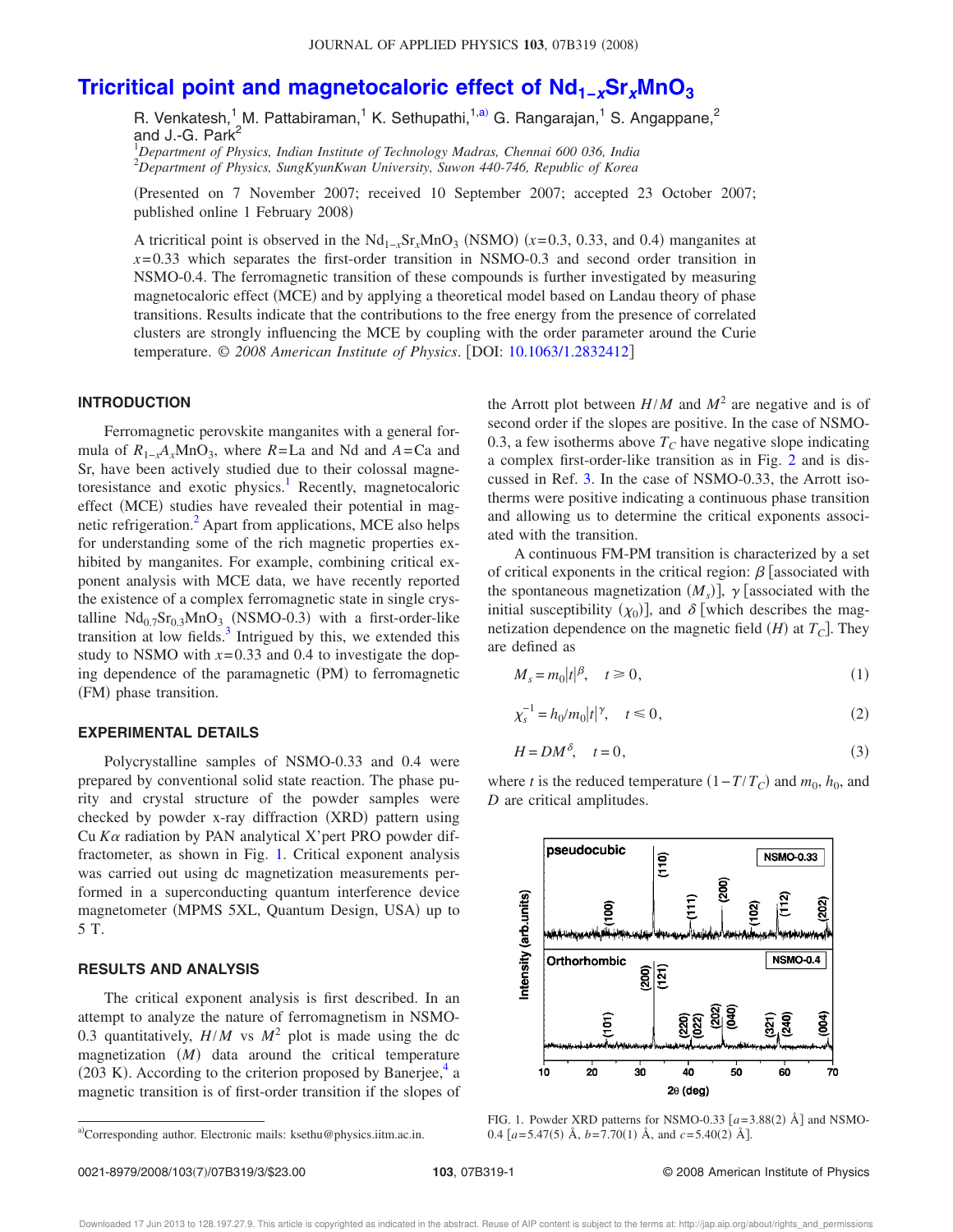

FIG. 2. *H*/*M* vs *M*<sup>2</sup> plot for NSMO-0.3 with negative slope as indicative of being a first-order transition.

In order to determine the Curie temperature as well as the critical exponents  $\beta$ ,  $\gamma$ , and  $\delta$  accurately, a modified Arrott plot with a scaling equation of state  $(H/M)^{1/\gamma} = at$  $+ bM^{1/\beta}$  is used. This causes isothermal curves of  $M(H)$  data to fall into a set of parallel straight lines in a plot between  $M^{1/\beta}$  vs  $(H/M)^{1/\gamma}$ , if the correct values of  $\beta$  and  $\gamma$  are chosen.<sup>5</sup> The intercepts of the isotherms on the  $x$  and  $y$  axes are  $(1/\chi)^{1/\gamma}$  for  $t>0$  and  $M_s^{1/\beta}$  for  $t<0$ , respectively. The isothermal line that passes through the origin is the critical isotherm at  $T = T_C$ . A value of  $\beta$  is obtained from a  $\ln(M_s)$  vs  $\ln(t)$  plot and fitting the data to a straight line, the slope of which gives  $\beta$ . Similarly, a new value of  $\gamma$  is obtained from  $ln(1/\chi)$  vs  $ln(t)$  plot. These new values of  $\beta$  and  $\gamma$  are then used to make new modified Arrott plots. This procedure is continued until they converge to stable values. The final modified Arrott plot for NSMO-0.33 is shown in Fig. 3. The critical exponent  $\delta$  is obtained from the  $M(H)$  curve at  $T_C$ , as shown in Fig. 4, and from the ln-ln plot, as shown in the inset of Fig. 4. The values of critical exponent obtained for NSMO-0.33 are  $\beta = 0.23(2)$ ,  $\gamma = 1.05(3)$ , and  $\delta = 5.13(4)$ , which are strikingly close to theoretically predicted values for tricritical point exponents ( $\beta = 0.25$ ,  $\gamma = 1$ , and  $\delta = 5$ ). A tricritical point separates a phase line of first and second



FIG. 3. Modified Arrott plot for NSMO-0.33 with insets showing the ln-ln plot for determining the critical exponent  $\beta$  and  $\gamma$ .



FIG. 4. *M* vs *H* isotherm measured at  $T_C = 227$  K. The inset shows the ln-ln plot for determining the critical exponent  $\delta$ .

order transitions. The transition is continuous at the tricritical point and the associated critical exponents are universal.<sup>6</sup>

A similar analysis in NSMO-0.4 yields critical exponents of  $\beta = 0.51(2)$ ,  $\gamma = 1.01(3)$ , and  $\delta = 3.13(2)$ , which are close to those predicted for mean field approximation ( $\beta$ =0.5,  $\gamma$ =1, and  $\delta = 3$ ). Thus, our results show that NSMO with  $x = 0.33$ represents a tricritical point which separates a first-order transition for  $x \leq 0.33$  and a second order transition for *x*  $> 0.33$ . The existence of such a tricritical point is an evidence for a transition driven by coupled order parameters<sup>7</sup> and confirms a similar proposal by Park *et al.*<sup>8</sup> based on a study of dc and ac magnetic susceptibilities of  $Pr_{0.63}Sr_{0.37}MnO_3$  and  $Nd_{0.7}Sr_{0.3}MnO_3$  crystals. A tricritical point has earlier been observed at  $x = 0.4$  for La<sub>1−*x*</sub>Ca<sub>*x*</sub>MnO<sub>3</sub>.<sup>9</sup>

The nature of these coupled order parameters was further studied using the magnetocaloric response [entropy change  $(\Delta S)$ ]. The magnetocaloric effect is calculated indirectly with Maxwell's relation from the magnetization data in various applied magnetic field<sup>10</sup> from 0 to  $H_{\text{max}}$  as

$$
\Delta S_H = \int_0^{H_{\text{max}}} \left(\frac{\partial M}{\partial T}\right)_H dH,\tag{4}
$$

where  $(\partial M/\partial T)_{H_i}$  is the experimental value obtained from *M*-*T* curve in a magnetic field *H<sup>i</sup>* .

Amaral *et al.*<sup>11</sup> has suggested a successful model based on Landau's theory of phase transition with a contribution from magnetoelastic and electron interaction in manganites. According to this model, change in entropy is obtained by differentiating the Gibbs free energy and is given as  $\Delta S$ =  $-\frac{1}{2}A'(T)M^2 - \frac{1}{4}B'(T)M^4$ , where  $A'(T)$  and  $B'(T)$  are the temperature derivatives of the expansion coefficients. This model is used to analyze the experimentally observed  $\Delta S$  vs *T* plot in NSMO compounds.

A set of  $H/M$  vs  $M^2$  plot is constructed at different temperatures for NSMO-0.4. The parameter *A* in the above equation is determined by fitting a straight line and interpolating the linear portion in high fields to find the *y* intercept, and the slope of the straight line gives the parameter *B* of the equation. From the derived parameters *A* and *B* and using the above equation, we estimated the temperature dependence of

Downloaded 17 Jun 2013 to 128.197.27.9. This article is copyrighted as indicated in the abstract. Reuse of AIP content is subject to the terms at: http://jap.aip.org/about/rights\_and\_permissions